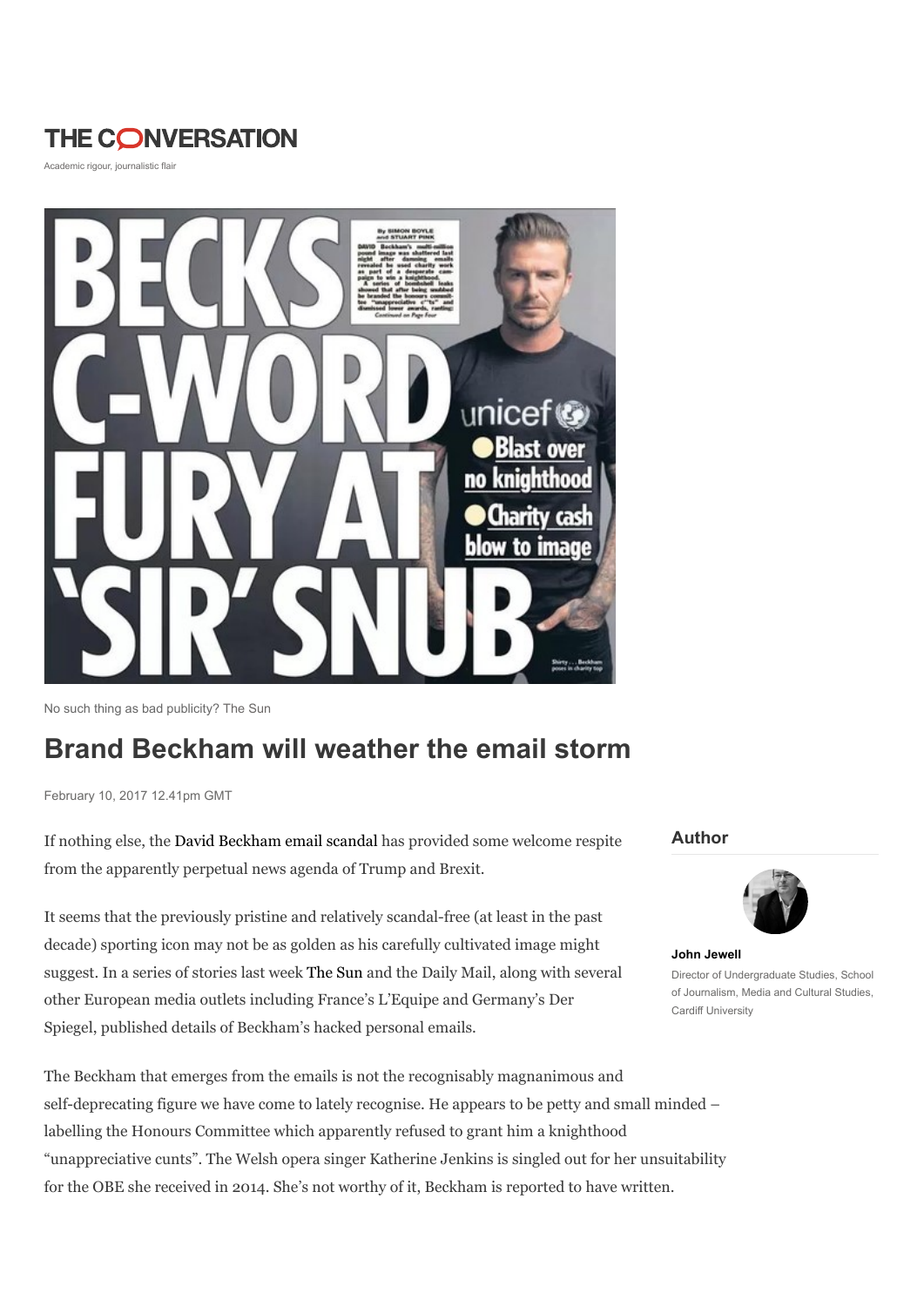Beckham's advisers have said that some of the text of the emails were "doctored" to include extra swearwords. And to be fair to Beckham, they add that his communications were heat of the moment and correspondence between two close friends – and on this point there but for the grace of God go all of us. Who hasn't, at one point or another, raged to a friend about the injustices of the world and its inability to see how special we are?

But Beckham is an international superstar in an age when privacy is increasingly irrelevant and the big question now is whether or not "Brand Beckham" can survive the negative publicity.

### Advertising dream

This is a man, don't forget, who for the past 20 years or so has become an advertiser's dream. His name has been successfully linked with, amongst many others, Vodafone, Marks and Spencers, H&M, Breitling and Samsung. As I've written before, Beckham sells products because he can be many things to many people. He appeals to men and women.



UNICEF's still a fan. EPA/Alba Vigaray

To men he represents tenacity, skill, patriotism and success. Women appreciate his undoubted good looks, his loyalty and his willingness to embrace his feminine side. Castrol used him in adverts across the Asia-Pacific region after research found that more than 80% of consumers in Thailand, Vietnam and China said a link with the footballer would be a reason to buy its engine oil.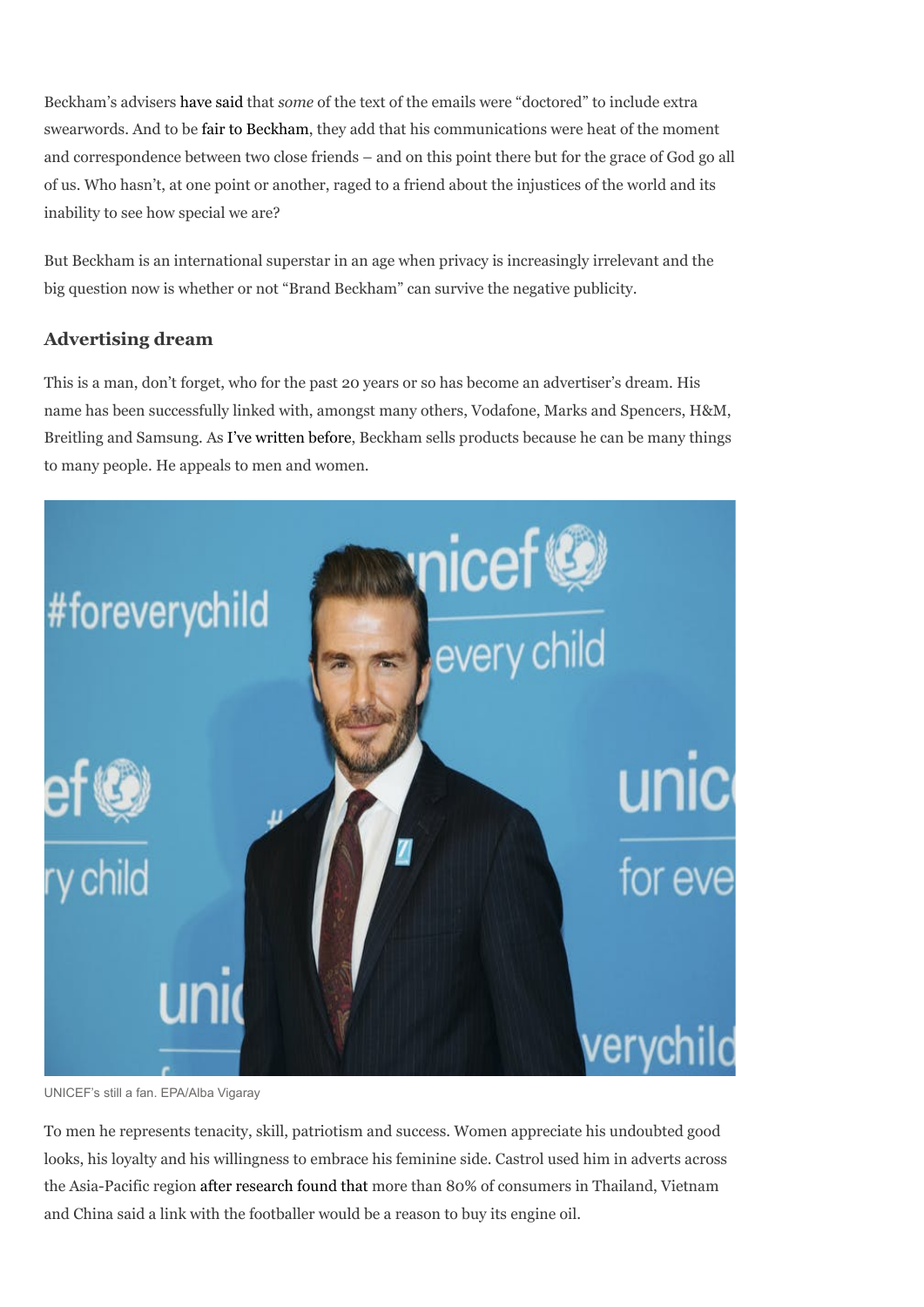### Shoot for goal

But it's crisis management time for Beckham – and one thing he should not do – if the publicrelations industry is to be believed – is to stay silent. Keeping quiet allows the narrative to develop independently. Intervention in the story would at least direct the focus of attention towards the contrition which must be demonstrated. This is, after all, has been the tried-and-tested strategy in any celebrity scandal of the television age.

But that alone is not enough – Beckham needs the backing of the charities he has worked for and to be fair, UNICEF, for whom he has campaigned since 2005, was not slow in coming out to offer its support.



It's my guess that any damage that "Brand Beckham" has suffered is temporary. His reaction to the abuse and vitriol he suffered after his sending off in France 1998 suggests a man of strength and resolve more than capable of weathering this storm.

He is also a figure whose renown is global: who cares in Asia if he has issues with his tax returns or a predilection for badmouthing elites and contemporary celebrities? In the United States that sort of thing is positively welcomed and in some cases can even lead to high office.